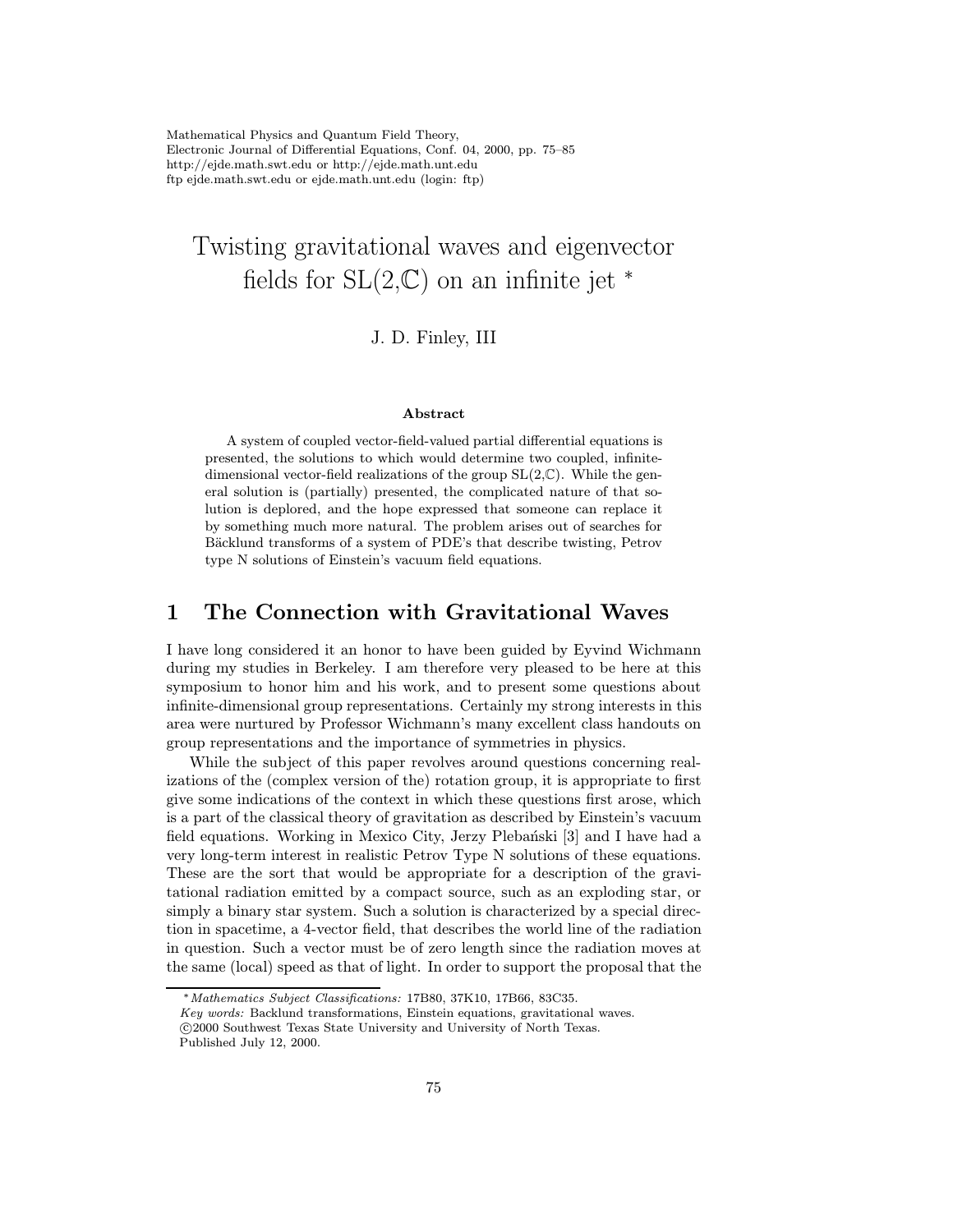radiation has been emitted by a compact source, it is essential that the "wavefronts" associated with this direction should not be "plane," which generates the mathematical requirement on the vector field that it should have a non-zero value of the "twist." This requirement arranges for the wavefronts to retain some essential details of how they were created, thereby allowing observations to have some of the character of a telescope. This interesting physical problem has been seriously considered by many people. Nonetheless, only one solution is known [8], and it is not asymptotically flat [12].

Our approach to this problem has its origin in the theory of complexified spacetimes often referred to by the name *hyperheavens*, or  $\mathcal{HH}$  spaces. [1] Such a space is distinguished by the fact that it contains (at least) one congruence of null strings, i.e., completely null, totally geodesic, complex-valued, two-dimensional surfaces, which in the generic case has a non-zero expansion. This expansion picks out a special direction on any given leaf of the congruence, thereby determining an affine parameter,  $p \equiv \phi^{-1}$ , which can be used as one of the four coordinates needed for a local specification of the spacetime. Such a restriction on the space of solutions for Einstein's field equations causes those solutions to be determined by a single "Debye-type" potential function W required to satisfy a single non-linear partial differential equation, the hyperheavenly equation, thereby reducing greatly the effort required to solve the complete set of vacuum field equations which, otherwise, would constitute ten coupled PDE's in ten unknown functions.

In the case in question, the insistence that the solution be of Petrov Type N is what picks out the unique direction field for the propagation of the radiation, and also gives us completely the dependence of the potential function W on the affine parameter,  $p$ , reducing the problem to one in only three independent variables. A further simplification of the problem—in hopes of finding a new, interesting solution—may be obtained by asking that the wavefronts have a symmetry, i.e., to ask that the spacetime admit a Killing vector. This reduces the number of independent variables to only two, which allows the introduction of very powerful methods to find solutions via Bäcklund transforms, zero-curvature conditions, etc. One common approach to the determination of such transforms has been the creation of an Estabrook-Wahlquist prolongation structure [2]. My former student, Denis Khetselius worked on creating just such a structure for the twisting, Petrov type N, vacuum equations with one Killing vector.

The reduction of the hyperheavenly equation to this case [4, 9] leaves one with two unknown functions of 2 (complex) variables,  $F(v, s)$ , and  $x = x(v, s)$ , which must satisfy a triplet of nonlinear, second-order partial differential equations. These equations may be presented in a way that is linear in each of the variables separately, thereby either illuminating or obscuring some of the difficulty of the problem; however, in order to do this, one must use a non-holonomic basis for the derivatives. We therefore agree to begin on some larger manifold, where we treat all three of x, v, and s as coordinates and  $F$  a function of them all, but then project downward to the physical variables in two different ways. We use  $\partial_2$  as the derivative with respect to s, holding v constant, i.e., with  $\{v, s\}$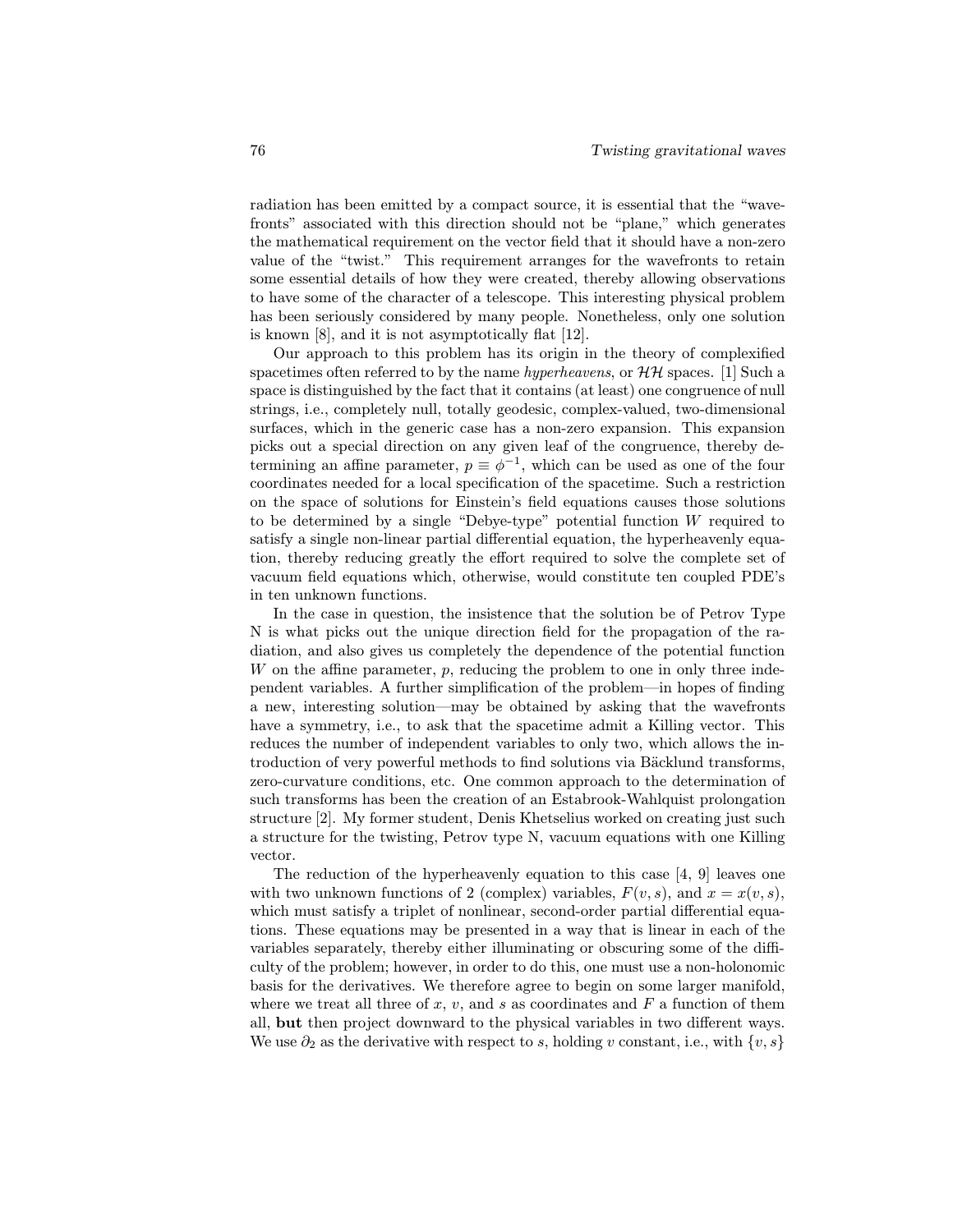as the choice for the two independent variables and  $x = x(v, s)$  as a function of them, but also make an alternate choice where we choose  $\{x, s\}$  as the two independent variables and take  $v = v(x, s)$  as the dependent function, indicating this choice of derivative with respect to  $s$ , holding  $x$  constant, by the symbol  $\partial_3$ . We may "explain" these derivative choices by the following differential, and also show their (non-zero) commutator:

$$
dF = F_v dv + F_2 ds = F_{x'} dx' + F_3 ds = \frac{F_2}{x_2} dx + \frac{F_3}{v_3} dv , \qquad (1.1)
$$

$$
[\partial_2, \partial_3] = \frac{x_{23}}{x_2} (\partial_3 - \partial_2) = -\frac{v_{32}}{v_3} (\partial_3 - \partial_2) , \qquad (1.2)
$$

where the function  $x_{23}$  is the physical twist of the problem, which we need to be non-zero. Using subscripts to denote partial derivatives in this (nonholonomic) basis the type N equations—to be solved—are

$$
F_{33} - \gamma F = 0 ,
$$
  
\n
$$
(\partial_2^2 - \Delta) x_v F = 0 ,
$$
  
\n
$$
x_{23}(F_{23} + F_{32}) + x_{223} F_3 + x_{233} F_2 + \frac{1}{2} x_{2233} F = 0 ,
$$
\n(1.3)

Of course the symbol  $x_v$  above denotes the derivative of x with respect to v; however, in this basis it may be replaced by its equivalent, the ratio  $-x_2/v_3$ . As well there are two *gauge functions*,  $\Delta$  and  $\gamma$ , of only one variable, which may be allowed into the problem. In the simplest case they could be chosen to be simply  $x$  and  $v$ , respectively. However, there may be some use in the freedom they represent, which may be described by the following equations:

$$
\Delta_2 \neq 0 = \Delta_3 \,, \quad \gamma_2 = 0 \neq \gamma_3 \,. \tag{1.4}
$$

Lastly, one must admit that the system as presented is not yet involutive, [3] but has yet one **integrability condition** other than just the equations themselves (and of course their derivatives):

$$
F_{223} + 2\frac{x_{23}}{x_2}(F_{23} - \gamma F) + \gamma F_2 - \left\{ \frac{x_{233}}{x_2} + 2\left(\frac{x_{23}}{x_2}\right)^2 \right\} (F_2 - F_3) = 0. \tag{1.5}
$$

## 2 Zero-Curvature Prolongations for Nonlinear PDE's

Our current desire is to obtain non-trivial solutions of this system of equations. The preferred method would be to determine a Bäcklund transform via a zero-curvature relation and Estabrook-Wahlquist prolongation structures. We therefore give a very brief description of how this process is implemented [5, 6]. To begin with, we think of a  $k$ -th order system of PDE's as a variety,  $Y$ , of a finite jet bundle,  $J^{(k)}(M,N)$ , with M the (space of) independent variables and N the dependent-variables. With this geometric approach, we can look for point symmetries or contact symmetries directly on  $Y$ ; by prolonging to the infinite jet space, we may determine generalized symmetries. However, to determine the non-local symmetries that generate Bäcklund transformations, we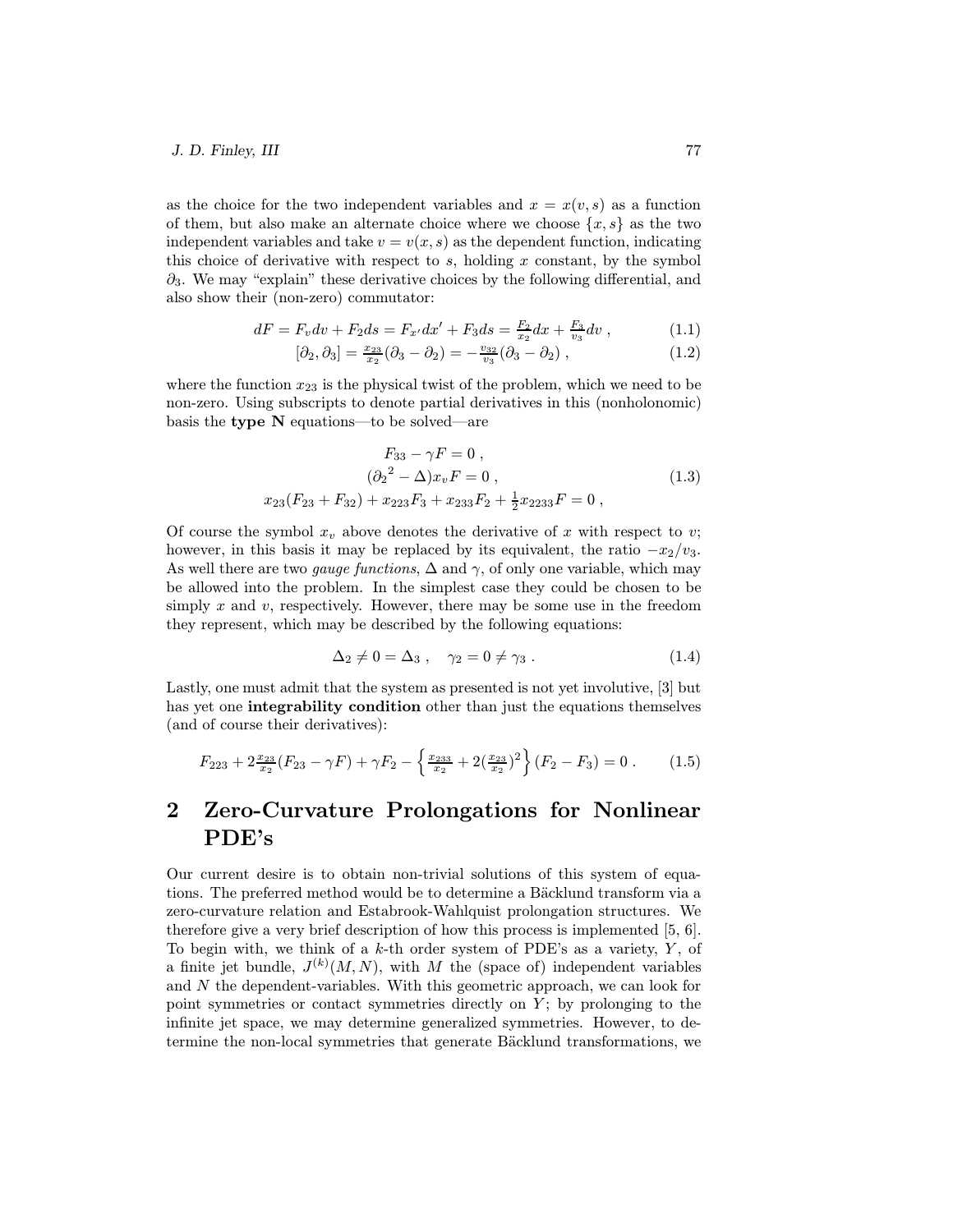must prolong the system yet further, to a fiber space over  $J^{\infty}$ . We label the fibers  $W$ , supposing that there will exist vertical flows that map solution spaces of one PDE into another, this one being satisfied by the dependence of the fiber coordinates,  $w^A$ , on the independent variables. The compatibility conditions for such flows to exist are referred to as "zero-curvature conditions."

Solutions of these conditions may be found using the tangent structure or the co-tangent structure, over  $J^{\infty} \times W$ . For a vector-field presentation, we choose a commuting basis,  ${e_a}$ , for tangent vectors over M, and lift them to the total derivative operators,  $D_a$ , over  $J^{\infty}$ . When they are restricted to the variety  $Y^{\infty}$ , which is the lift of the original PDE's, we denote that restriction by  $\overline{D}_a$ . The further prolongation into the fibers W requires the addition of some vector fields vertical with respect to the fibers, which we may denote by  $\mathbf{X}_a = \sum X_a^A(\partial/\partial w^A)$ , with the  $X_a^A$  functions of both the jet variables and the  $\{w^A\}$ . It is the insistence that these prolonged total derivatives,  $\overline{D}_a + \mathbf{X}_a$ , still commute, that ensures that the  $w^A$  can act as pseudopotentials for that PDE: [10]

$$
0 = [D_a + \mathbf{X}_a, D_b + \mathbf{X}_b] \Big|_{Y \sim \times W} = \{ \overline{D}_a(X_b^C) - \overline{D}_b(X_a^C) \} \frac{\partial}{\partial w^C} + [\mathbf{X}_a, \mathbf{X}_b].
$$
\n(2.1)

As an identity in the jet coordinates, these equations determine several independent equations. Their solution describes the  $X_a$  as linear combinations of vector fields  $\mathbf{W}_{\alpha}$  with coefficients depending on coordinates for  $Y \subset J^{(k)}(M,N)$ . The  $w<sup>A</sup>$ -dependence is encoded within a set of commutation relations among the  $\{W_{\alpha}\}\$ , considered as vector fields within the entire algebra of vector fields over W. The smallest subalgebra generated by the  $\mathbf{W}_{\alpha}$  that faithfully reproduces the linear independence, and the values, of those commutators is the general solution to the covering problem, and will allow Bäcklund transforms for those equations. As the construction gives the  $X_a$  the "form" of a connection, it is reasonable to refer to these equations as "zero-curvature" requirements; it is, however, a generalization of the more usual approach [13, 11], since the  $X_a$ 's are still only elements of an abstract Lie algebra of vector fields, with neither coordinates, nor even their number yet determined.

### 3 Simple Vector-Field Flows

Since the zero-curvature equations involve the solutions of vector-field-valued PDE's, it is worth commenting on some simpler cases first. As well I note that this is again an area of research where I had considerable guidance and training from Professor Wichmann. The simplest sort of a flow equation for a vector field may be written simply as

$$
\mathbf{Z}_{,u} = [\mathbf{F}, \mathbf{Z}] \;, \quad \text{with } \mathbf{F}_{,u} = 0 \;. \tag{3.1}
$$

Locally, on the tangent bundle of a manifold the geometric picture that goes with this differential equation is the following. The vector fields  $Z$  and  $F$  are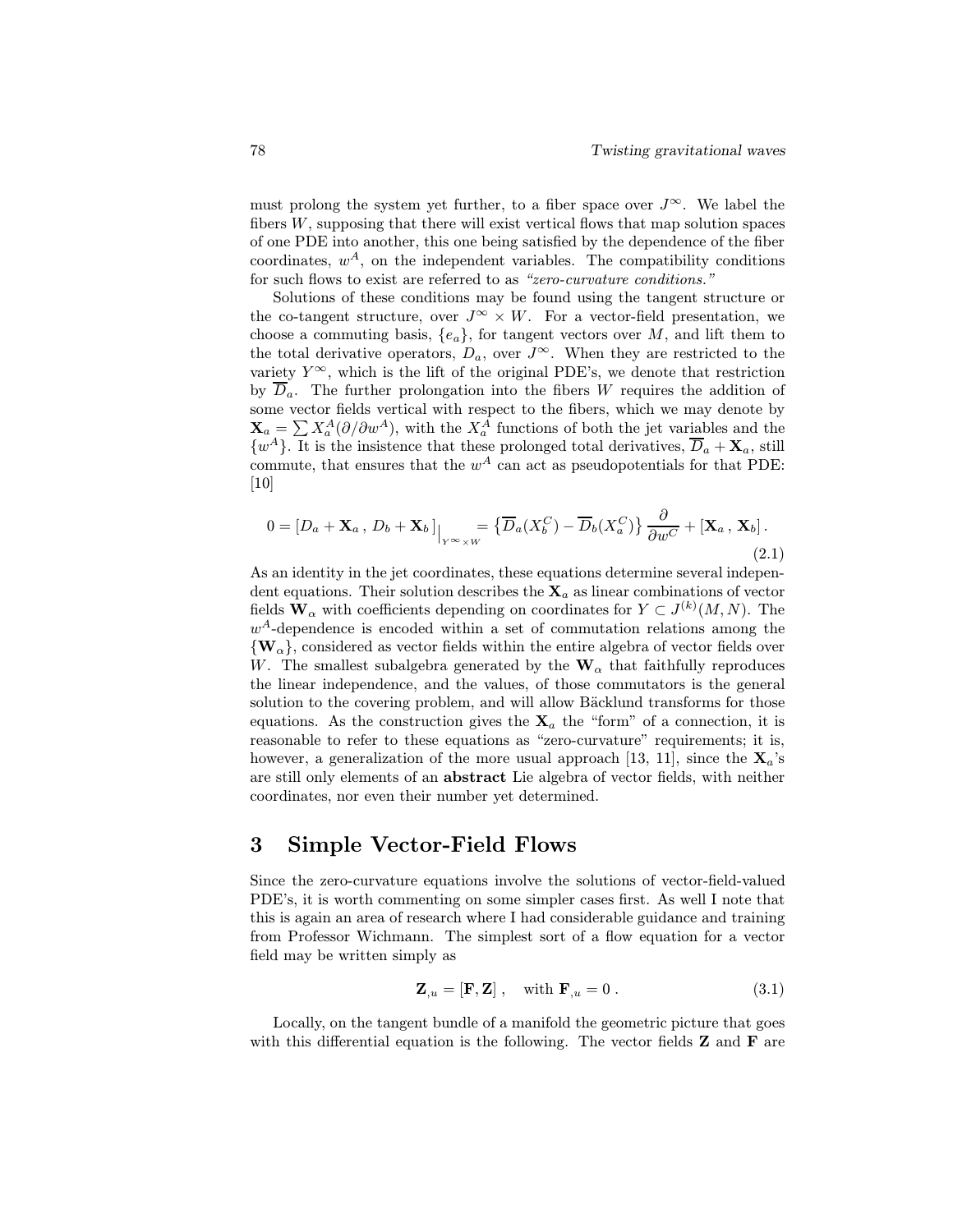two directions, in the neighborhood of a point, with F the tangent vector for a curve  $\Gamma_F$  with parameter u. The equation describes the "Lie-dragging" of Z, along this curve. Taking the initial value as  $\mathbf{Q} \equiv \mathbf{Z}(0)$ , we may write down the well-known solution to this equation:

$$
\mathbf{Z}(u) = e^{u \operatorname{ad} \mathbf{F}} \mathbf{Q} \equiv \sum_{n=0}^{\infty} \frac{(u)^n}{n!} (\operatorname{ad} F)^n \mathbf{Q}
$$
(3.2)  

$$
= \mathbf{Q} + u[\mathbf{F}, \mathbf{Q}] + \frac{1}{2} u^2 [\mathbf{F}, [\mathbf{F}, \mathbf{Q}]] + \dots
$$

A more general case is given by the following situation, where both the (unknown) vector fields are being dragged, but in different directions. More precisely, we may take  $A, R$  as vertical vector fields over a fiber bundle, but with dependence on disjoint base manifold variables:

$$
\mathbf{A} = A^D(w, x) \partial_{w^D}, \quad \mathbf{R} = R^D(w, u) \partial_{w^D}, [\mathbf{A}, \mathbf{R}] = \mathbf{A}_{,x} + \mathbf{R}_{,u}. \tag{3.3}
$$

The general solution of this problem is given [6, 7] by the following somewhat complicated set of equations, along with a set of constraints on the initial values:

$$
\mathbf{A}(x) - \mathbf{A}_0 = \int_0^x dz e^{-z \operatorname{ad} \mathbf{R}_0} \mathbf{A}_1 = \sum_{m=0}^\infty \frac{(-x)^{m+1}}{(m+1)!} (\operatorname{ad} \mathbf{R}_0)^m \mathbf{A}_1,
$$
  

$$
\mathbf{R}(u, v) - \mathbf{R}_0(v) = \int_0^u dw e^{w \operatorname{ad} \mathbf{A}_0} \mathbf{R}_1 = \sum_{k=0}^\infty \frac{(+u)^{k+1}}{(k+1)!} (\operatorname{ad} \mathbf{A}_0)^k \mathbf{R}_1, (3.4a)
$$

where  $A_0$ ,  $R_0$  and either of  $A_1$  or  $R_1$  may be freely chosen, with the other being determined by the relation that connects them:

$$
\mathbf{A}_1 - \mathbf{R}_1 = [\mathbf{R}_0, \mathbf{A}_0]. \tag{3.4b}
$$

The constraints are the following doubly countable collection:

$$
[Am+1, Rk+1] = 0, \quad \forall k, m = 0, 1, 2, ..., \qquad (3.4c)
$$

where  $\mathbf{A}_m$  is the coefficient of  $x^m/(m)!$  in the series expansion above for  $\mathbf{A}(x)$ , with the same idea for  $\mathbf{R}_k$ .

## 4 Systems of PDE's for Vector-fields, for Type N

Having given this background, I may now introduce the advertised system of vector-field-valued PDE's associated with  $SL(2, \mathbb{C})$ , which was originally discovered by Denis Khetselius, who received his Ph.D. in 1996, [5] for his work on the twisting type N prolongation problem associated with the equations given earlier. From the point of view of Estabrook and Wahlquist, following Cartan, he rewrote the equations as a first-order system. The underlying manifold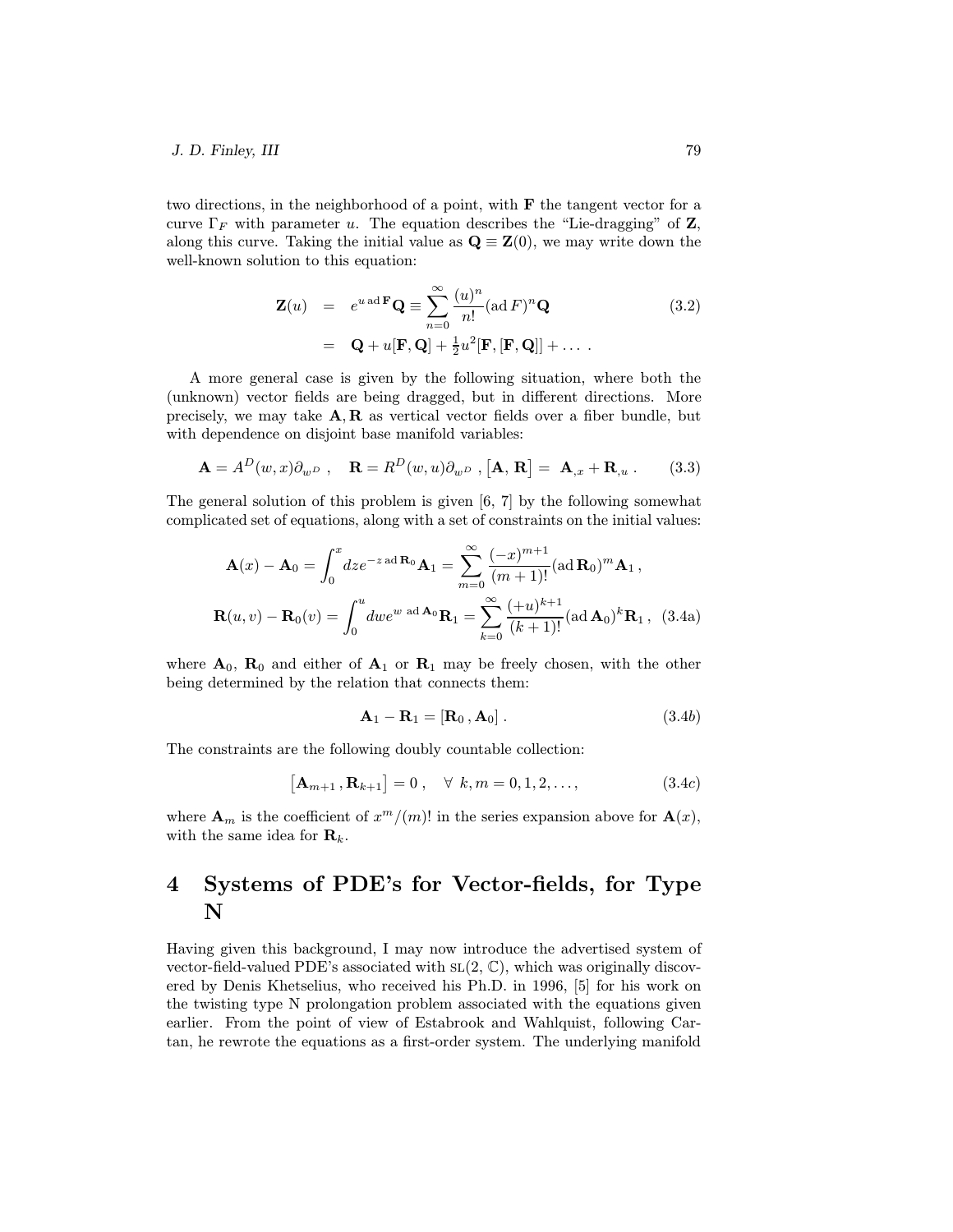then had 2 independent variables, 4 dependent variables, and an additional 13 jet variables, needed to describe a differential system with fourteen 2-forms in the co-tangent bundle. At an early step in the calculations, he showed that the entire structure would lose its relationship to the original system of PDE's unless the associated fibers of pseudopotentials were infinite dimensional. [7] The structure was then expanded in terms of an infinite series in powers of the "twist" variable,  $x_{23}$ .

However, this is not today's talk. Rather I want to discuss some of the structure of his results already at the zero-th level in the twist variable, which relate to the underlying rotational symmetry of the problem. At this point he found himself searching for two pair of vertical vector fields that depended, disjointly, on 4 and 2 jet variables:

$$
\mathcal{E}_i(w^A, a, b, e, f), \ \mathcal{M}_i(w^A, u, h); \quad i = 1, 2. \tag{4.1}
$$

They were required to be solutions of a system of PDE's that seriously generalizes the earlier, "two-direction" flow problem:

$$
(a\partial_b + e\partial_f)\mathcal{E}_1 - (u\partial_h)\mathcal{M}_1 = [\mathcal{E}_1, \mathcal{M}_1],(b\partial_a + f\partial_e)\mathcal{E}_1 - (u\partial_h)\mathcal{M}_2 = [\mathcal{E}_1, \mathcal{M}_2],(a\partial_b + e\partial_f)\mathcal{E}_2 - (h\partial_u)\mathcal{M}_1 = [\mathcal{E}_2, \mathcal{M}_1],(b\partial_a + f\partial_e)\mathcal{E}_2 - (h\partial_u)\mathcal{M}_2 = [\mathcal{E}_2, \mathcal{M}_2].
$$
\n(4.2)

Each of these 4 equations is of the form we have already discussed, so that the earlier method may be applied. However, they are seriously coupled together, which causes many compatibility equations, which we want now to uncover, and try to understand.

Each of the two different pairs of (first-order) differential operators constitutes a pair of generators, analogous to  $J_{\pm}$ , for a realization of the Lie algebra  $SL(2,\mathbb{C})$ , in their respective variable spaces:

$$
\{\mathcal{L}_1,\mathcal{L}_2\} = \{(a\partial_b + e\partial_f), (b\partial_a + f\partial_e)\}\quad \text{and}\quad \{\mathcal{A}_1,\mathcal{A}_2\} = \{u\partial_h, h\partial_u\} \ . \tag{4.3}
$$

Therefore, each pair generates a third such operator, completing the (usual) generators for  $SL(2,\mathbb{C})$ . In different language, treated as a system of first-order operators, the elements of each pair "conspire" to include their various (nonzero) commutators—as integrability conditions. As well the commutators of the original unknown functions enter the picture. In this way we end up with a system of nine equations:

$$
\mathcal{L}_j \mathcal{E}_i - \mathcal{A}_i \mathcal{M}_j = [\mathcal{E}_i, \mathcal{M}_j], \quad \forall i, j = +, 0, - \quad , \tag{4.4}
$$

where we have given names as follows:

$$
\mathcal{L}_{+} \equiv a\partial_{b} + e\partial_{f}, \quad \mathcal{L}_{-} \equiv b\partial_{a} + f\partial_{e},
$$
\n
$$
\mathcal{L}_{0} \equiv [\mathcal{L}_{+}, \mathcal{L}_{-}] = a\partial_{a} + e\partial_{e} - b\partial_{b} - f\partial_{f},
$$
\n
$$
\mathcal{E}_{+} \equiv \mathcal{E}_{1}, \quad \mathcal{E}_{-} \equiv \mathcal{E}_{2}, \quad \mathcal{E}_{0} \equiv [\mathcal{E}_{+}, \mathcal{E}_{-}],
$$
\n
$$
\mathcal{A}_{+} \equiv u\partial_{h}, \quad \mathcal{A}_{-} \equiv h\partial_{u}, \quad \mathcal{A}_{0} \equiv [\mathcal{A}_{+}, \mathcal{A}_{-}] = h\partial_{h} - u\partial_{u},
$$
\n
$$
\mathcal{M}_{+} \equiv \mathcal{M}_{1}, \quad \mathcal{M}_{-} \equiv \mathcal{M}_{2}, \quad \mathcal{M}_{0} \equiv [\mathcal{M}_{+}, \mathcal{M}_{-}],
$$
\n(4.5)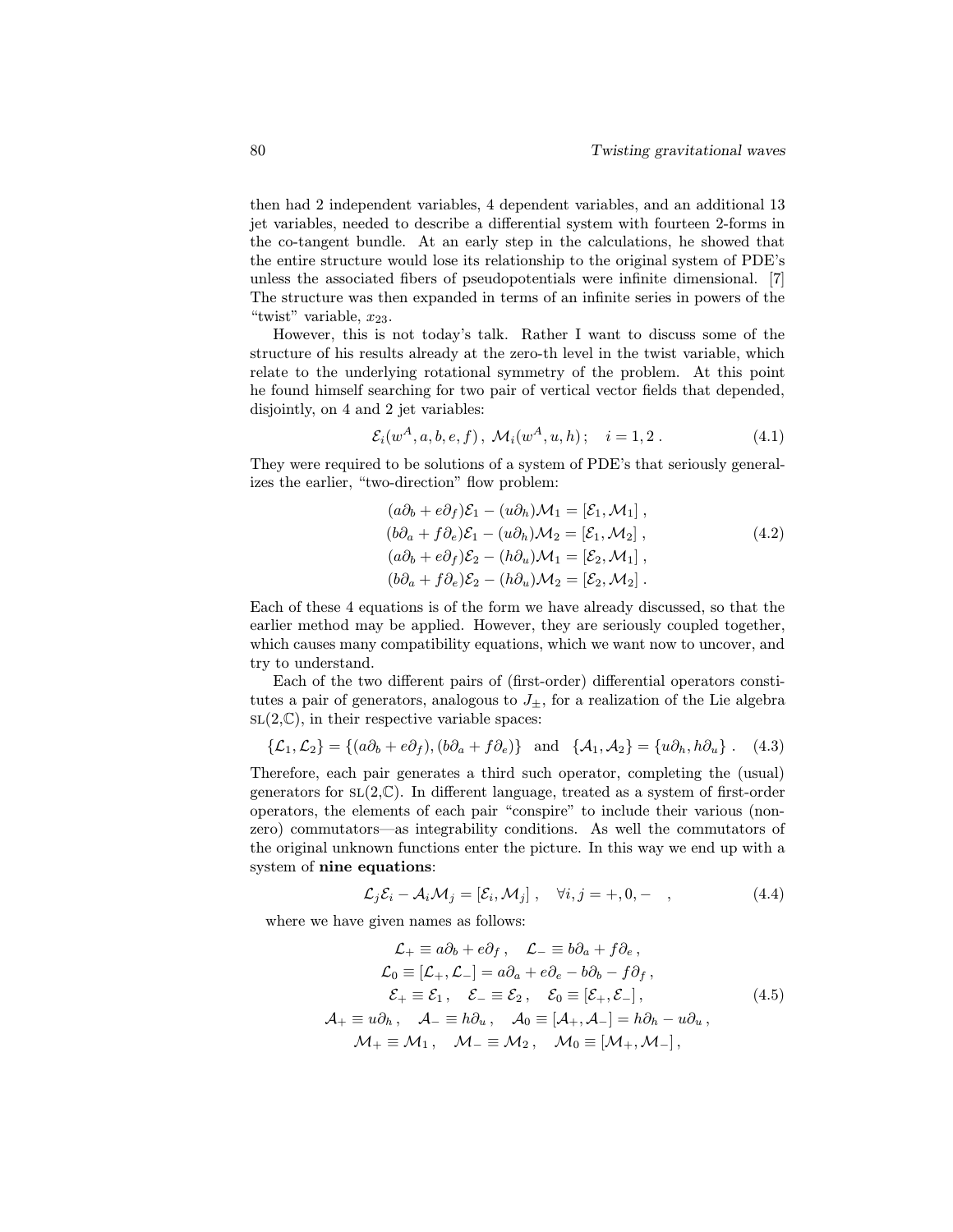# $J. D. Finley, III$  81

To better relate these tangent vectors to the more usual matrix representations of this algebra, put the coordinates h and u into a vector,  $h^A \equiv (h, u)^T$ , and take  $(\mathbf{S}_i)^A{}_B$  as the usual three  $2 \times 2$  matrices representing the generators. Then the differential operators  $A_i$  are simply

$$
A_i = h^B(\mathbf{S}_i)^A{}_B \frac{\partial}{\partial h^A} ,
$$

so that we can see that they are the lift of the defining  $2\times 2$  matrix representation to the tangent bundle. In a similar way, we may write the tangent-vector fields  $\mathcal{L}_i$  as coming from a reducible, 4-dimensional representation, with the variables  ${a, b, e, f}$  as homogeneous coordinates for the group manifold,  $S^3 \subset \mathbb{C}^4$ . In that case the quantity  $s \equiv af + eb$  is the radius squared for that  $S^3$ , and is a characteristic variable for all the  $\mathcal{L}_i$ .

However, there are still more integrability conditions. They arise because of the remaining commutators of the still-to-be-determined vector fields,  $\mathcal{E}_i$  and  $\mathcal{M}_i$ . The commutators of each pair of these vector fields have, a priori, no requirements on them, so that their closure is an infinite-dimensional free algebra. In principle we could continue writing down all the integrability conditions imposed by that general free algebra. However, it seems useful to require it to follow the behavior of the differential operators; i.e., we are led to consider eliminating any additional commutators by reducing this infinite-dimensional algebra down to its smallest interesting constituent,  $SL(2,\mathbb{C})$ .

The standard approach to this problem is to divide out the the free algebra by the Serre relations, i.e., by the ideal generated by the vanishing of the  $SL(2,\mathbb{C})$ commutation relations. However, to surely ascertain what we are discarding, we first write these divisors in the following form

$$
\mathcal{H}_{\pm} \equiv [[\mathcal{M}_{+}, \mathcal{M}_{-}], \mathcal{M}_{\pm}] \mp 2\mathcal{M}_{\pm} ,\n\mathcal{J}_{\pm} \equiv [[\mathcal{E}_{+}, \mathcal{E}_{-}], \mathcal{E}_{\pm}] \mp 2\mathcal{E}_{\pm} .
$$
\n(4.6)

With that notation the next set of integrability conditions are the following first-order differential equations:

$$
\mathcal{A}_{i}\mathcal{H}_{\pm}=[\mathcal{H}_{\pm}\,,\,\mathcal{E}_{i}]\,,\quad\mathcal{L}_{j}\mathcal{J}_{\pm}=[\mathcal{J}_{\pm},\,\mathcal{M}_{j}]
$$
\n(4.7)

The obvious solution given by the vanishing of the divisors does not seem particularly egregious, so that we now append to our problem the additional assumption that they do in fact vanish. In that case the  $\mathcal{M}_i$  and, separately, the  $\mathcal{E}_i$  are also realizations of  $SL(2,\mathbb{C})$ , each in terms of their respective variables, and the  $w^A$ , but with a form determined by solving the PDE's.

That assumption puts the system into involution, i.e., all compatibility conditions are now listed, and we can begin to consider the integration of the system. However, it turns out that these reasonably "pretty" and "simple-appearing" equations have solutions that look terrible, and which have a presentation that is very coordinate-dependent! Therefore, although I will in fact describe the general solution to the problem, I propose to first consider a rather simpler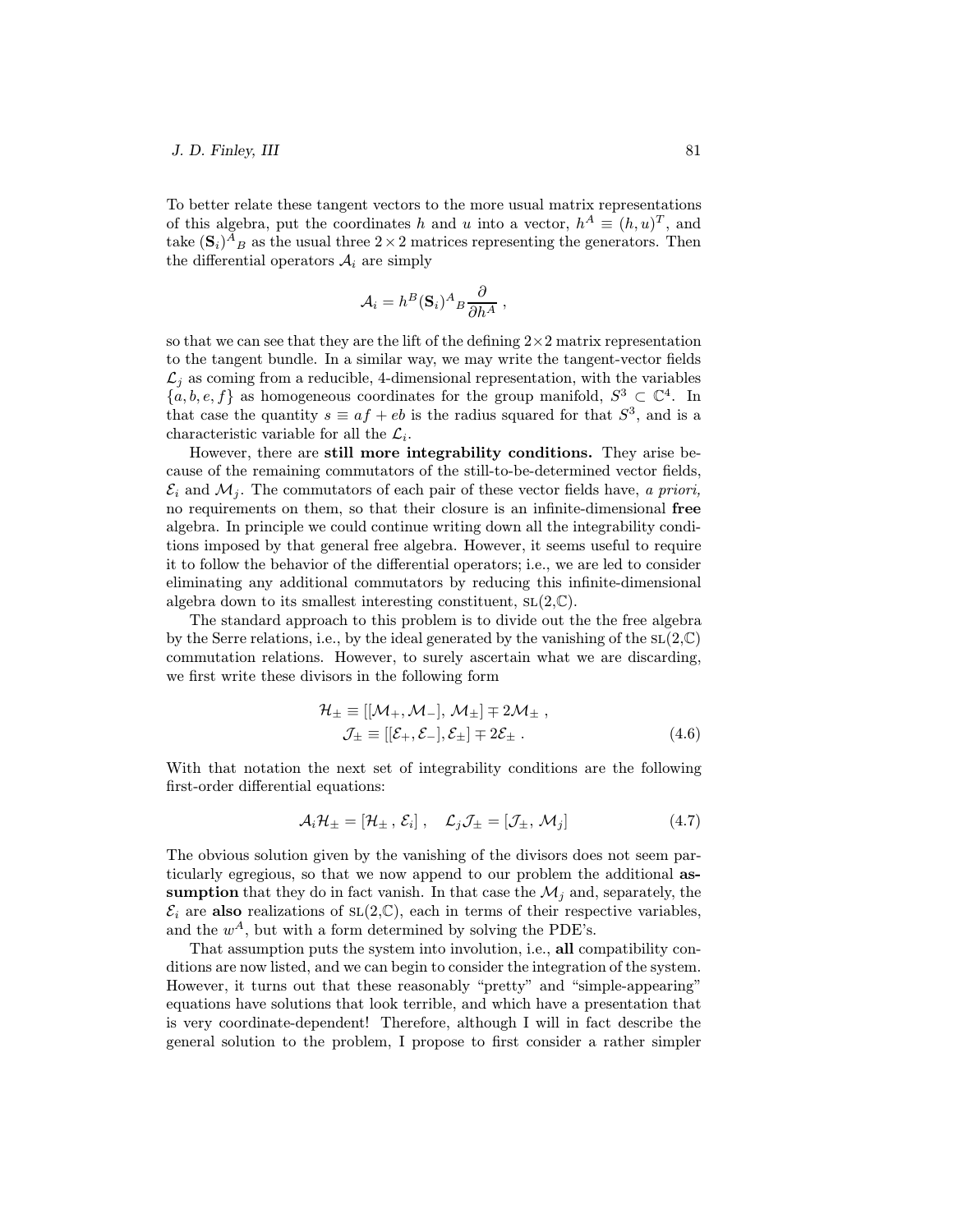question, by looking at the subcase. where we forget the dependence of the  $\mathcal{E}_i$ on the jet variables, which reduces the system to merely the following triplet of equations, since the subscript on  $\mathcal M$  is no longer relevant, the equations being the same for different values of it:

$$
\mathcal{A}_i \mathcal{M} + [\mathcal{E}_i, \mathcal{M}] = 0 \;, \quad \forall i = +, 0, - \,.
$$
 (4.8)

These equations may be interpreted as asking for "eigenvector fields" of the "angular-momentum" operators,  $A_i$ , in the infinite-dimensional fibers where M resides. In this question the  $\mathcal{E}_i$  are independent of the jet variables, so that it might be thought that their ad-action, on the  $\mathcal{M}$ , is like the action of the usual 'spin'-operators. Then the entire equation says that  $\mathcal M$  is an eigenvector of the "total angular momentum" operators, with eigenvalue zero:

$$
\{\mathcal{A}_i + \mathrm{ad}\,\mathcal{E}_i\}\,\mathcal{M} = 0\,,\tag{4.9a}
$$

or, in a "cleaner" viewpoint on the problem, to ask for invariant vector-fieldvalued functions, under the action of  $SL(2,\mathbb{C})$ , i.e., to require

$$
e^{-i\theta a^j (\mathcal{A}_j + ad\,\mathcal{E}_j)} \mathcal{M} = \mathcal{M} \ . \tag{4.9b}
$$

There should be "nice" expressions for quantities of this type, I believe. However, I have not been able to find them. Nonetheless, not having the "nice" expressions, the alternative is to simplify proceed directly, using the techniques discussed earlier. Perhaps the forms so obtained are in fact acceptably "nice." However, their current presentation has more coordinate-dependence than I think is reasonable. The result may be written in several distinct, equivalent forms:

$$
\mathcal{M} = e^{-(h/u) \operatorname{ad} \mathcal{E}_{+}} e^{-(\ln u) \operatorname{ad} \mathcal{E}_{0}} \mathbf{Z}_{+}
$$
  
=  $e^{-(\ln u) \operatorname{ad} \mathcal{E}_{0}} e^{-(uh) \operatorname{ad} \mathcal{E}_{+}} \mathbf{Z}_{+},$  (4.10)

along with the constraint  $[\mathbf{Z}_{+}, \mathcal{E}_{-}]=0$ ,

or the equally valid forms

$$
\mathcal{M} = e^{-(u/h) \operatorname{ad} \mathcal{E}_-} e^{+(\ln h) \operatorname{ad} \mathcal{E}_0} \mathbf{Z}_-
$$
  
=  $e^{+(\ln h) \operatorname{ad} \mathcal{E}_0} e^{-(uh) \operatorname{ad} \mathcal{E}_-} \mathbf{Z}_-,$   
along with the constraint  $[\mathbf{Z}_-, \mathcal{E}_+] = 0$ .

Was that result acceptable? If so, then let us now consider the very next level of simplicity for the equations. Consider the case when the  $\mathcal{M}_i$  are independent of  $\{u, h\}$ , instead of the other way around, just discussed. Then our system reduces to the triplet,

$$
\mathcal{L}_i \mathcal{E} = -[\mathcal{M}_i, \mathcal{E}] = -\{\text{ad}\,\mathcal{M}_i\}\mathcal{E} . \tag{4.11}
$$

The more geometrical forms for these equations have, basically, the same structure as above, except that now there are more jet variables involved in the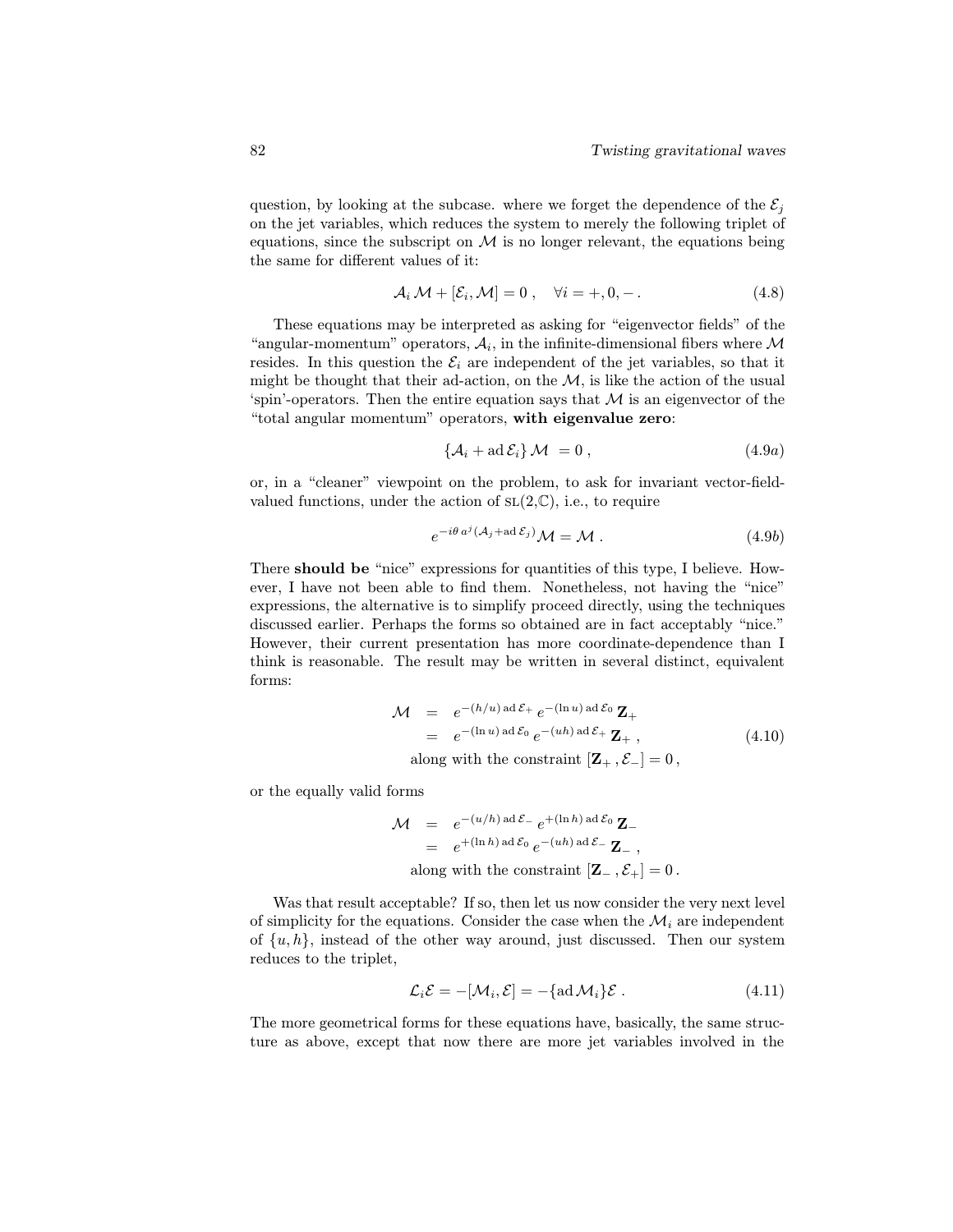differential operators, i.e., the equations are built over a larger matrix representation:

$$
\{\mathcal{L}_i + \mathrm{ad}\,\mathcal{M}_i\}\,\mathcal{E} = 0\,,
$$
  

$$
e^{-i\theta\,a^j(\mathcal{L}_j + \mathrm{ad}\,\mathcal{M}_j)}\mathcal{E} = \mathcal{E}\,.
$$

Direct integration of these equations gives more complicated forms, and **also** several alternative, equivalent choices. However, now let me present just one of the various choice for the form of this solution:

$$
\mathcal{E}_j = e^{-(b/a) \operatorname{ad} \mathcal{M}_-} e^{(ac/s) \operatorname{ad} \mathcal{M}_+} e^{(\ln a) \operatorname{ad} \mathcal{M}_0} \mathbf{H}_j(s) . \tag{4.12}
$$

This is more complicated than the previous one, as perhaps it should be: it has more variables and larger matrices, but it does also have a larger number of distinct forms, related to ordering, but which I defer.

We should now return to the original problem, where we maintain both sets of indices. We can also completely integrate this system; however, the results involve a number of integrations, and the appearance of the solutions depends on their order. This leaves open to doubt their optimal presentation. Nonetheless, as an example, here are two of them:

$$
\mathcal{M}_{-} = \mathbf{K}_{-} + \sum_{n=0}^{\infty} \frac{(-\ln h)^{n+1}}{(n+1)!} (\text{ad } \mathbf{W}_{0})^{n} [\mathbf{W}_{-}, \mathbf{Y}_{-}]
$$
  
\n
$$
-h^{2} \sum_{n=0}^{\infty} \frac{(-e/h)^{n+1}}{(n+1)!} (\text{ad } \mathbf{W}_{+})^{n} \{e^{-(\ln h) \text{ ad } \mathbf{W}_{0}} \mathbf{Y}_{-}\}, \qquad (4.13)
$$
  
\n
$$
\mathcal{E}_{+} = e^{-(b/a) \text{ ad } \mathbf{K}_{+}} e^{(ea/s) \text{ ad } \mathbf{K}_{-}} e^{-(\ln a) \text{ ad } \mathbf{K}_{0}} \mathbf{W}_{+}
$$
  
\n
$$
+e^{-(b/a) \text{ ad } \mathbf{K}_{+}} e^{(ea/s) \text{ ad } \mathbf{K}_{-}} \sum_{n=0}^{\infty} \frac{(-\ln a)^{n+1}}{(n+1)!} (\text{ad } \mathbf{K}_{0})^{n} \mathbf{Y}_{0}
$$
  
\n
$$
+e^{-(b/a) \text{ ad } \mathbf{K}_{+}} \sum_{n=0}^{\infty} \frac{(ea/s)^{n+1}}{(n+1)!} (\text{ad } \mathbf{K}_{-})^{n} \mathbf{Y}_{-}
$$
  
\n
$$
+ \sum_{n=0}^{\infty} \frac{(-b/a)^{n+1}}{(n+1)!} (\text{ad } \mathbf{K}_{+})^{n} \mathbf{Y}_{+}.
$$

The other elements in the solution have the same general structure as the ones presented here. However, as before, it is still true that one may equivalently write out the  $\mathcal{M}_i$  in terms of the variables  $\{h/e, \ln e\}$ , instead of  $\{e/h, \ln h\}$ . One may also use other variables for the  $\mathcal{E}_i$ .

I truly wonder how can such very "pretty" and "simple-appearing" equations have solutions that look so "nasty." Surely there should be presentations which are less coordinate-dependent! Perhaps the simpler versions, involving only invariant vector-field valued quantities, truly are in the literature somewhere? Nonetheless, I have yet to find them, and would ask that someone help guide me in the right direction. However, I doubt that this is the case for these more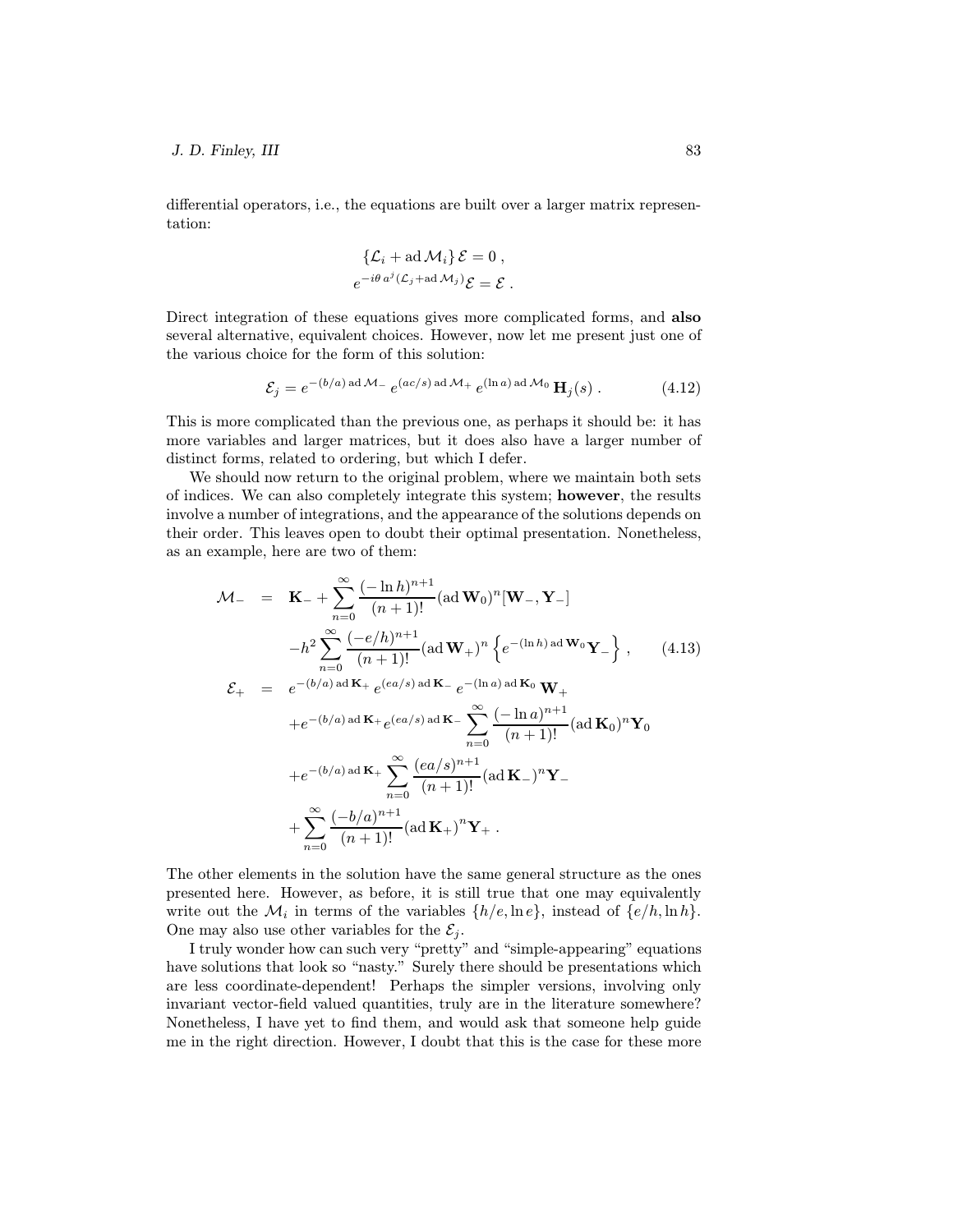complicated questions, involving two sets of indices. Perhaps they are questions involving the "direct product" of two different "spin" representations, but I do not know.

## References

- [1] C.P. Boyer, J.D. Finley, III, and J.F. Plebański, "Complex General Relativity and  $HH$  Spaces—A Survey of One Approach," in General Relativity and Gravitation, Vol. 2, p. 241-281, A. Held (Ed.) (Plenum, New York, 1980).
- [2] Frank Estabrook & Hugo Wahlquist, "Prolongation Structures of nonlinear evolution equations," J. Math. Phys. 16, 1-7 (1975); F. Pirani, D. Robinson and W. Shadwick, Local Jet Bundle Formulation of Bäcklund Transformations, Mathematical Physics Studies, Vol. 1 (Reidel, Dordrecht, 1979).
- [3] J.D. Finley, III and Andrew Price, "The Involutive Prolongation of the (Complex) Twisting, Type-N Vacuum Field Equations," in International Conference on Aspects of General Relativity and Mathematical Physics: Proceedings, Nora Breton, Riccardo Capovilla and Tonatiuh Matos (Eds.), CINVESTAV, Mexico City, 1994.
- [4] J.D. Finley, III and J.F. Plebanski, "Equations for twisting, type-N, vacuum Einstein spaces without a need for Killing vectors," J. Geom. Phys. 8, 173- 193 (1992).
- [5] J.D. Finley, III and John K. McIver, "Prolongations to Higher Jets of Estabrook-Wahlquist Coverings for PDE's," Acta Appl. Math. 32, 1-29 (1993).
- [6] J.D. Finley, III, "Estabrook-Wahlquist Prolongations and Infinite-Dimensional Algebras," in Symmetry methods in physics, Vol. 1, p. 203-211 (Dubna, 1995).
- [7] J.D. Finley, III, "The Robinson-Trautman Type III Prolongation Structure Contains  $K_2$ ," Comm. Math. Phys. 178, 375-390 (1996). See the Lemma in Appendix 2 for the symmetric vector-field valued PDE. The prolongation structure determined in this paper is a good example of a structure that requires infinitely many pseudopotentials for its description.
- [8] I. Hauser, "Type-N Gravitational Field with Twist," Phys. Rev. Lett. 33, 1112-1113 (1974) and "Type N gravitational field with twist. II," J. Math. Phys. 19, 661- (1978).
- [9] Dennis Khetselius, "Nonlocal Prolongations for the Twisting Type-N Einstein Vacuum Field Equations With One Killing Vector," UNM Dissertation, 1996, unpublished.